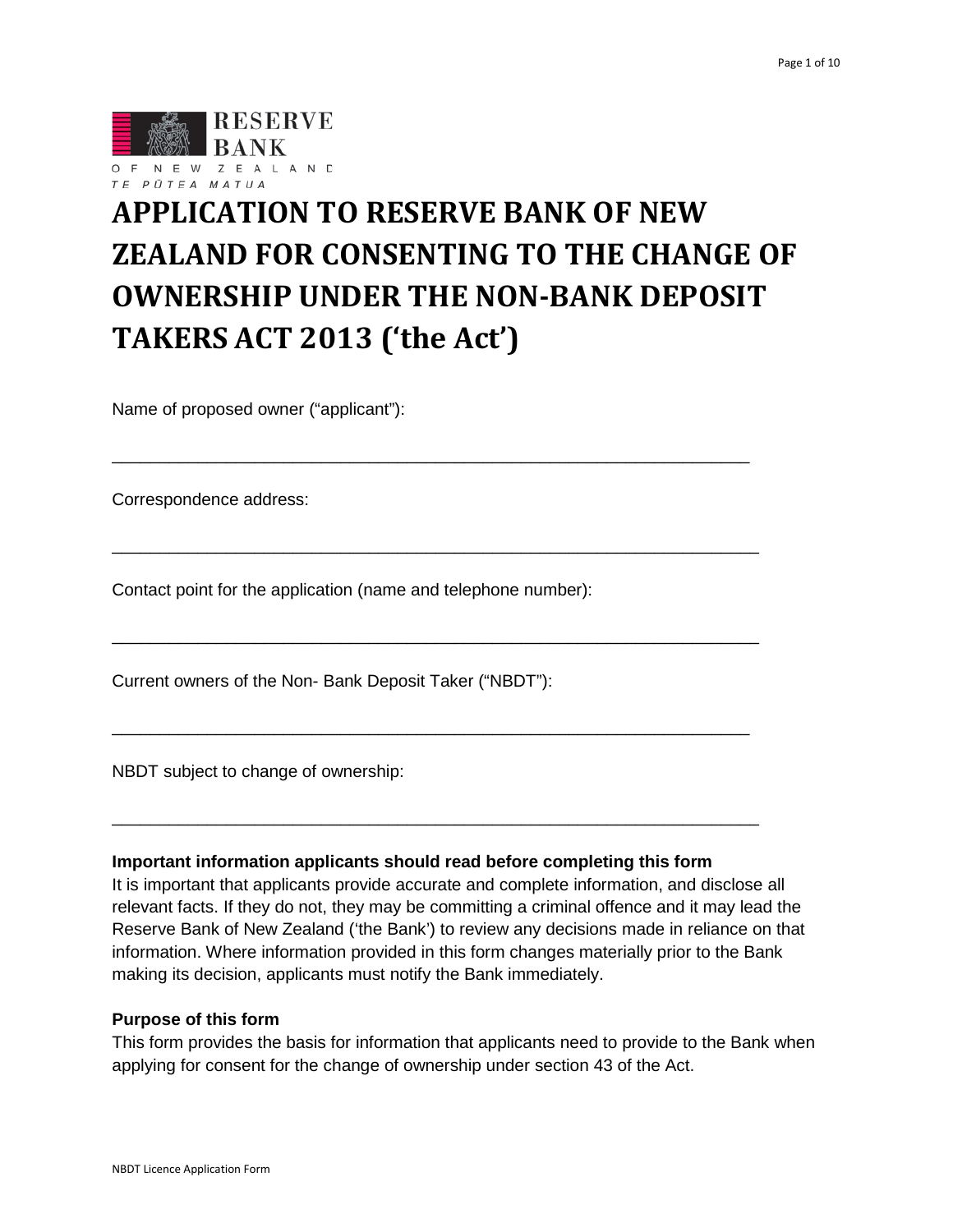#### **Completing the form**

Applicants should answer the questions and provide the required information where appropriate, using the spaces in the application form to note which supplementary documents contain the information required.

All questions in the application form should be answered. If an applicant believes that a question, or an information requirement, does not apply to them they should tick or write 'not applicable'. If an applicant does not provide the information requested, or leaves a question blank, the Bank will treat the application as incomplete. This will increase the time taken to assess the application.

Applicants may wish to seek professional advice to complete the application.

The Bank has no objection to receiving relevant material produced for other purposes, such as board papers, briefing for new staff, external review reports.

### **Personal information and confidentiality**

Personal information collected by the Bank during the process of deciding whether to consent to the change of ownership to the applicant may be used for the purposes of performing the Bank's functions under the Act or other such purposes as permitted by law.

Information supplied or disclosed to, or obtained by the Bank during the process of assessing consent to the change of ownership will be treated as confidential under section 54 of the Act and will only be published or disclosed by the Bank in accordance with that section.

## **Defined terms and meaning of "owner"**

Italicised words within this document are defined in section 4 of the Act.

For the purpose of this form, "owner" means, in relation to a NBDT, a person who:

- Has the ability to directly or indirectly appoint 25 percent or more of the members of the governing body of an NBDT;
- Has a direct or indirect *qualifying interest* in 20% or more of the *voting securities* issued by or allotted by the NBDT.

"Own" and "ownership" have corresponding meanings.

"**associated person",** in relation to an NBDT, means-

- A person that directly or indirectly controls the management of the NBDT; or
- A person that has a direct or indirect qualifying interest in 20% or more of the voting securities issued by the NBDT; or
- A person whose management is controlled, directly or indirectly by the NBDT; or
- A person in whose voting securities the NBDT has a direct or indirect qualifying interest of 20% or more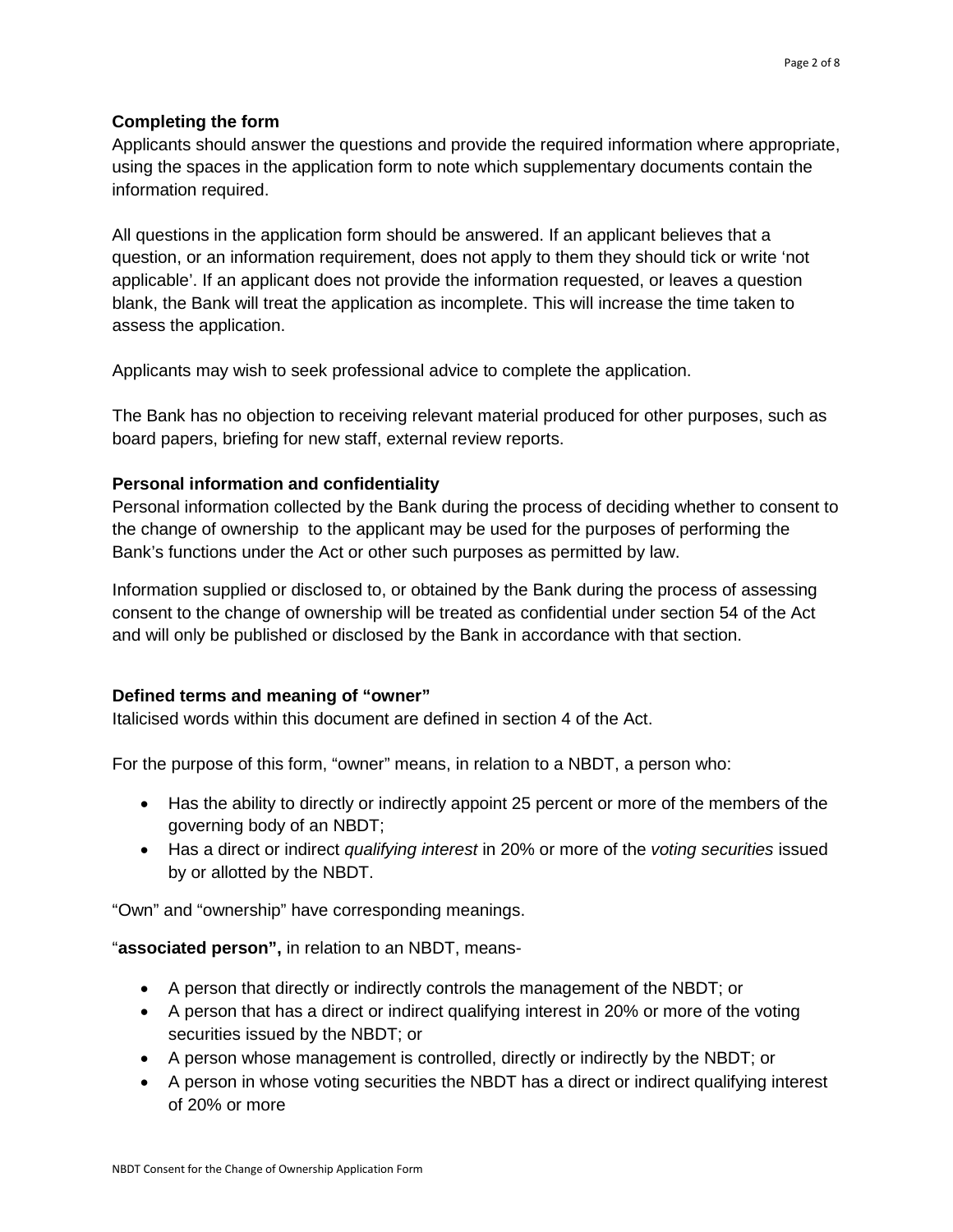"**borrowing group"**, in relation to an NBDT, means the NBDT and all its guaranteeing subsidiaries.

# **Contact for further information**

#### **Website**

[http://www.rbnz.govt.nz/regulation\\_and\\_supervision/non-bank\\_deposit\\_takers/](http://www.rbnz.govt.nz/regulation_and_supervision/non-bank_deposit_takers/)

**Email**

[nbdt@rbnz.govt.nz](mailto:nbdt@rbnz.govt.nz)

### **Telephone** +64 4 471 3710

**Mail**

Reserve Bank of New Zealand Prudential Supervision – NBDT Licensing PO Box 2498 Wellington 6140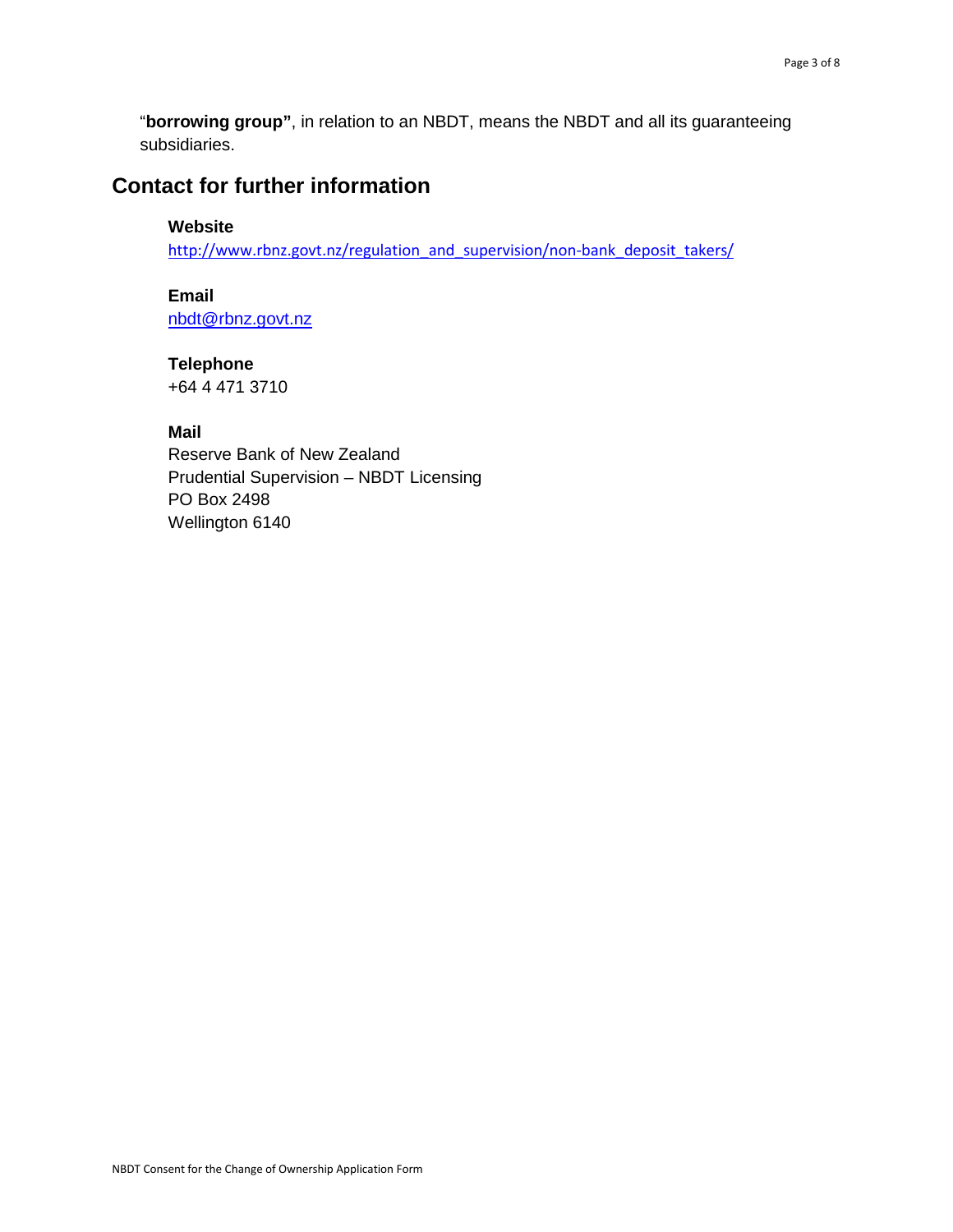## **1. APPLICANT (PROPOSED OWNER) PROFILE**

**Why is this information required?** Information provided in this section helps the Bank to understand who will own the NBDT and the relationships that the NBDT has/ will have with other individuals or entities. Owners of the NBDT can play a key role in establishing the NBDT's business strategy and making key decisions about funding and relationships with other related businesses. The information will also enable the Bank to reassess whether the NBDT's ownership, its incorporation and ownership structure, is appropriate having regard to the size and nature of the NBDT's business and whether that is likely to affect the NBDT's ability to comply on an ongoing basis with the Act, regulations and any conditions of licence.

- 1.1 Business profile of the applicant, including:
- Current financial statements;
- Business history;
- Business performance;
- Business strategy; and
- Any financial commitments (including of balance sheet commitments) made to the NBDT.

□ Attached

Document reference:  $\Box$ 

1.2 Is there any event or other information that would be likely to influence the bank's decision to consent to the ownership change?

□ Yes

 $\Box$  No

1.3 If Q1.2 was answered "yes", the applicant must provide details of such information or event.

□ Further information attached

1.4 Suitability notice must be completed separately for all new directors and senior officers proposed to be appointed to the NBDT. (Suitability notice forms are available in the Bank's website.)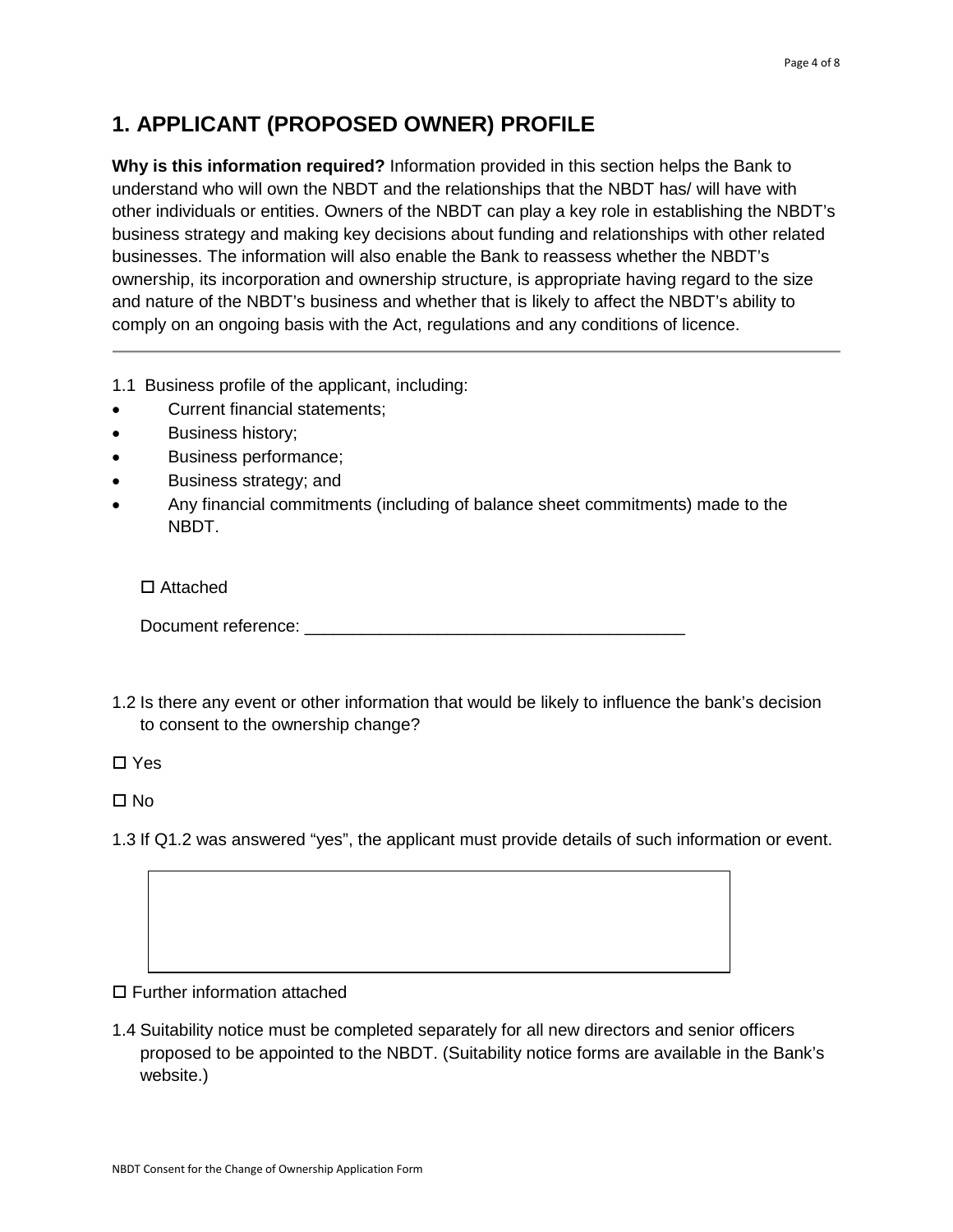## **2. PROPOSED CHANGES / OWNERSHIP STRUCTURE**

**Why is this information required?** The Bank needs to know if the new owner proposes changes to the business of the licensed NBDT, or any part of the NBDT's business, so that the information supplied by the applicant can be reviewed in the context of the NBDT's ability to comply with its regulatory obligations. (Section 14 (2) of the Act.)

2.1 What are the changes proposed to the business of the NBDT or any part of the NBDT's business by the applicant following its acquisition of an ownership stake?

The applicant must provide detailed information, showing the impact on the NBDT of any proposed changes to the NBDT's:

- business activities;
- business strategy;
- financial projections
- plans for merger or restructure;
- governance framework;
- senior management personnel;
- the risk profile of the NBDT;
- risk management plan;
- the funding model (including any change to the split between retail and wholesale funding); and
- other relationships such as Trustee or material third party providers.

#### □ Attached

Document reference: \_\_\_\_\_\_\_\_\_\_\_\_\_\_\_\_\_\_\_\_\_\_\_\_\_\_\_\_\_\_\_\_\_\_\_\_\_\_\_\_

- 2.2 The applicant must provide details of the new ownership structure of the NBDT following the acquisition. This needs to:
	- a) show all relationships and ownership controls between the owners and the NBDT;
	- b) include all *associated persons* and members of the NBDT after the proposed changes; and
	- c) include members of the NBDT's *borrowing group* (if appropriate), clearly showing which entities are part of the *borrowing group*; unless already included.

#### Attached

Document reference(s): \_\_\_\_\_\_\_\_\_\_\_\_\_\_\_\_\_\_\_\_\_\_\_\_\_\_\_\_\_\_\_\_\_\_\_\_\_\_\_\_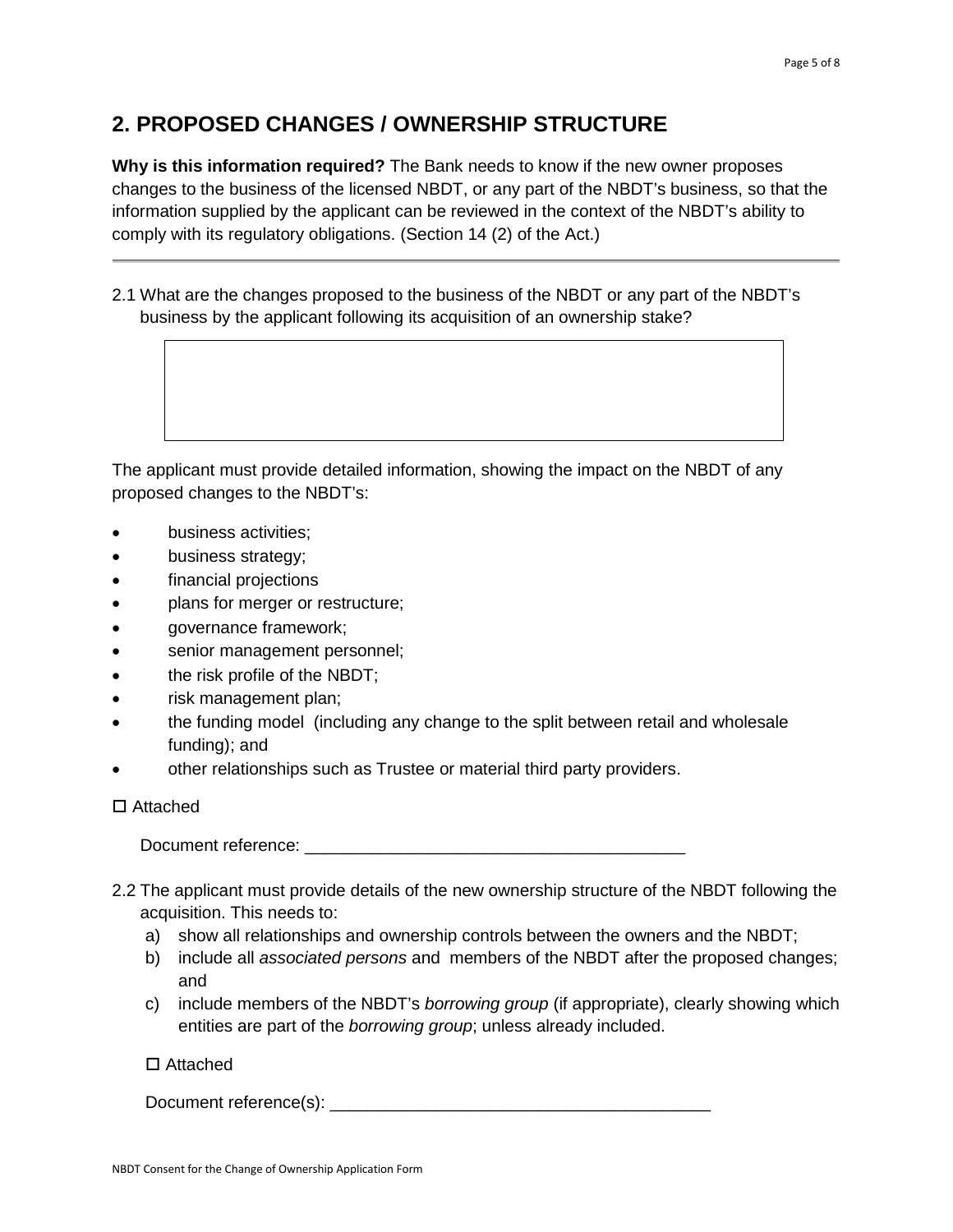## **3. APPLICANT COMPLIANCE HISTORY**

**Why is this information required?** The Bank needs to understand whether the change in ownership impacts the NBDT's ability to comply with relevant legislation?

3.1 Has the applicant acknowledged a breach of, or been proven to have breached, any legislation arising out of the applicant's participation in financial markets whether in New Zealand or in another jurisdiction? This includes any breaches of the Reserve Bank of New Zealand Act 1989, the Non-bank Deposit Takers Act 2013, the Insurance (Prudential Supervision) Act 2010, the Securities Act 1978, the Financial Markets Conduct Act 2013, Securities Markets Act 1988, the Companies Act 1993, the Friendly Societies and Credit Unions Act 1982, the Building Societies Act 1965, and the Anti-Money Laundering and Countering the Financing of Terrorism Act 2009, or other comparable overseas law.

□ Yes

□ No

3.2 Has the applicant been the subject of any formal warning, caution or censure issued by a regulatory authority or a securities exchange operator, whether in New Zealand or overseas?

□ Yes

□ No

- 3.3 If the applicant has answered "yes" to questions 3.1 or 3.2, the applicant must provide further information about the matter that led to the breach / action. This should include a description of:
	- how the matter arose, and any legal obligation breached;
	- any adverse finding or penalty imposed on the applicant;
	- the length of time over which the matter occurred; and
	- how the matter was dealt with and any remedial actions taken.

 $\Box$  Attached  $\Box$  n/a

Document reference(s): \_\_\_\_\_\_\_\_\_\_\_\_\_\_\_\_\_\_\_\_\_\_\_\_\_\_\_\_\_\_\_\_\_\_\_\_\_\_\_\_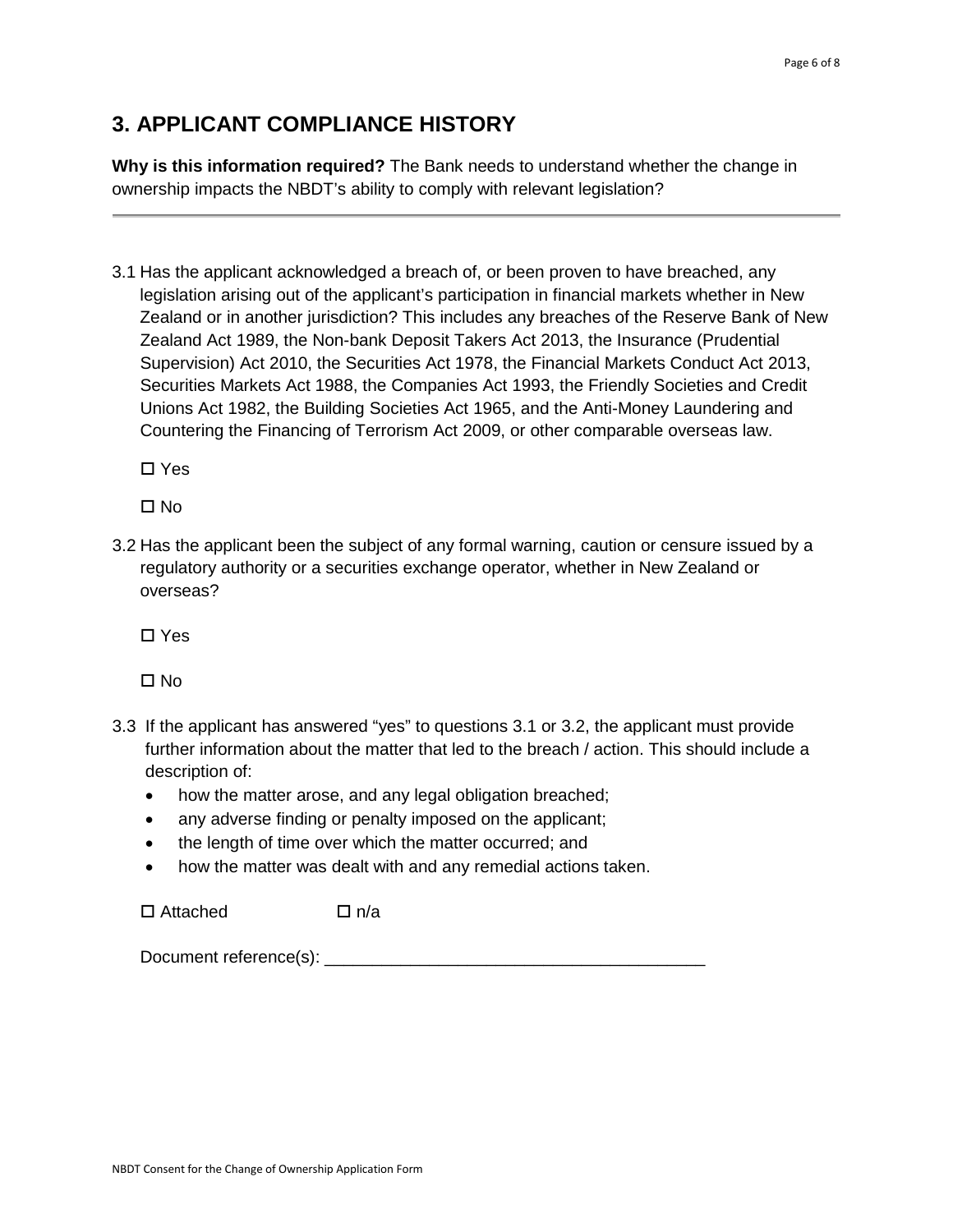3.4 Is the applicant currently aware of any particular matters or circumstances relating to its business that may cause it to fail to comply with the Act or regulations made under the Act?

□ Yes

 $\Box$  No

If "yes", the applicant should provide a written explanation.

□ Attached

Document reference(s): \_\_\_\_\_\_\_\_\_\_\_\_\_\_\_\_\_\_\_\_\_\_\_\_\_\_\_\_\_\_\_\_\_\_\_\_\_\_\_\_